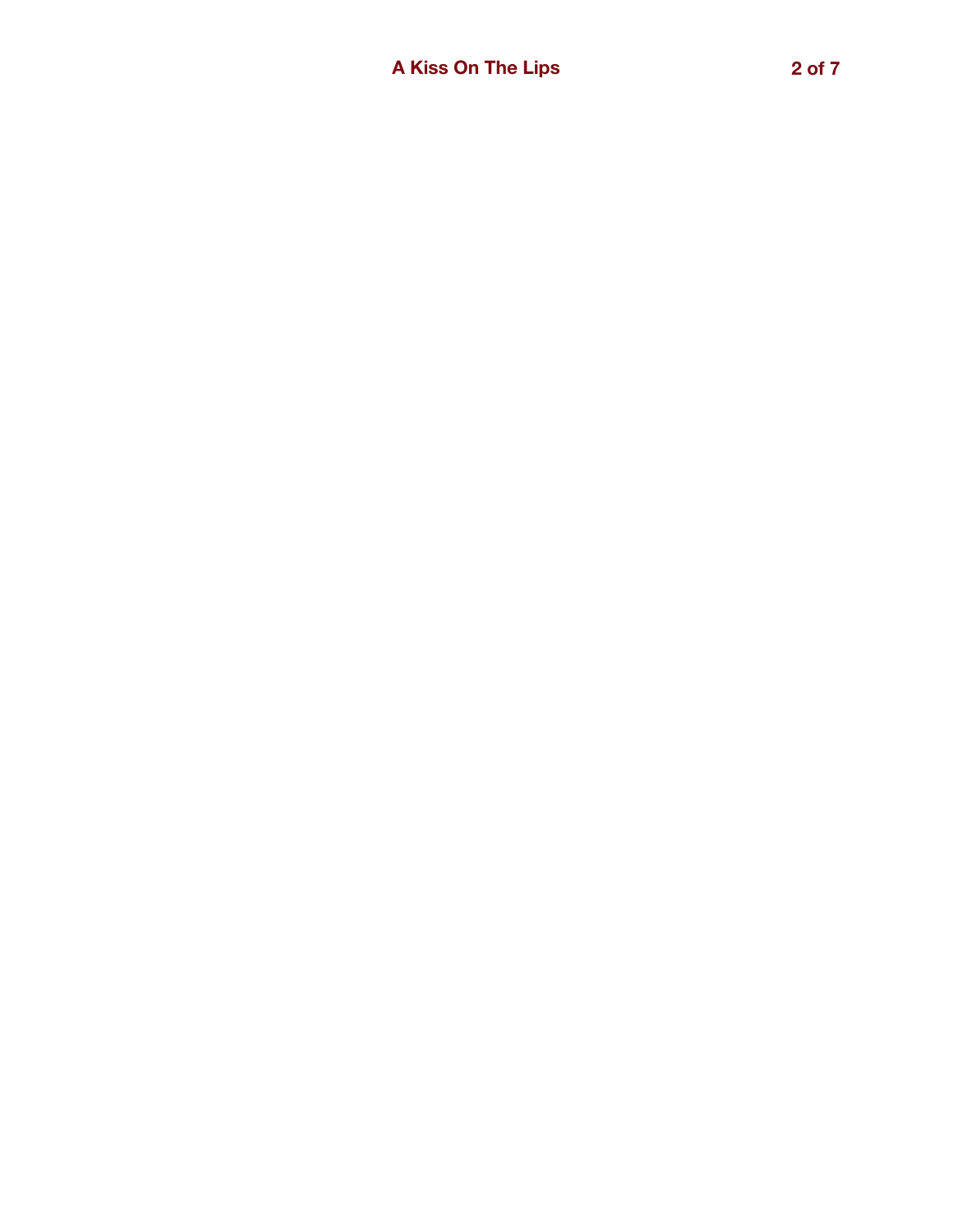"An honest answer is like a kiss on the lips." That's a beautiful picture: an honest answer is like a kiss on the lips. The writer's subject is an honest answer. He chooses a life-picture his readers will immediately understand and have an emotional response. A kiss on the lips is very pleasant. It's one of the most precious gifts God has given a husband and wife. A kiss on the lips is wonderful physically, emotionally, socially and mentally. It fulfills so many of the basic needs we have as human beings. A kiss on the lips is a good thing. So is an honest answer. God speaks highly about the importance of honesty.

*Honest scales and balances are from the Lord; all the weights in the bag are of his making. Proverbs 16:11*

*Do not use dishonest standards when measuring length, weight or quantity. Use honest scales and honest weights, an honest ephah and an honest hin. Leviticus 19:35-36*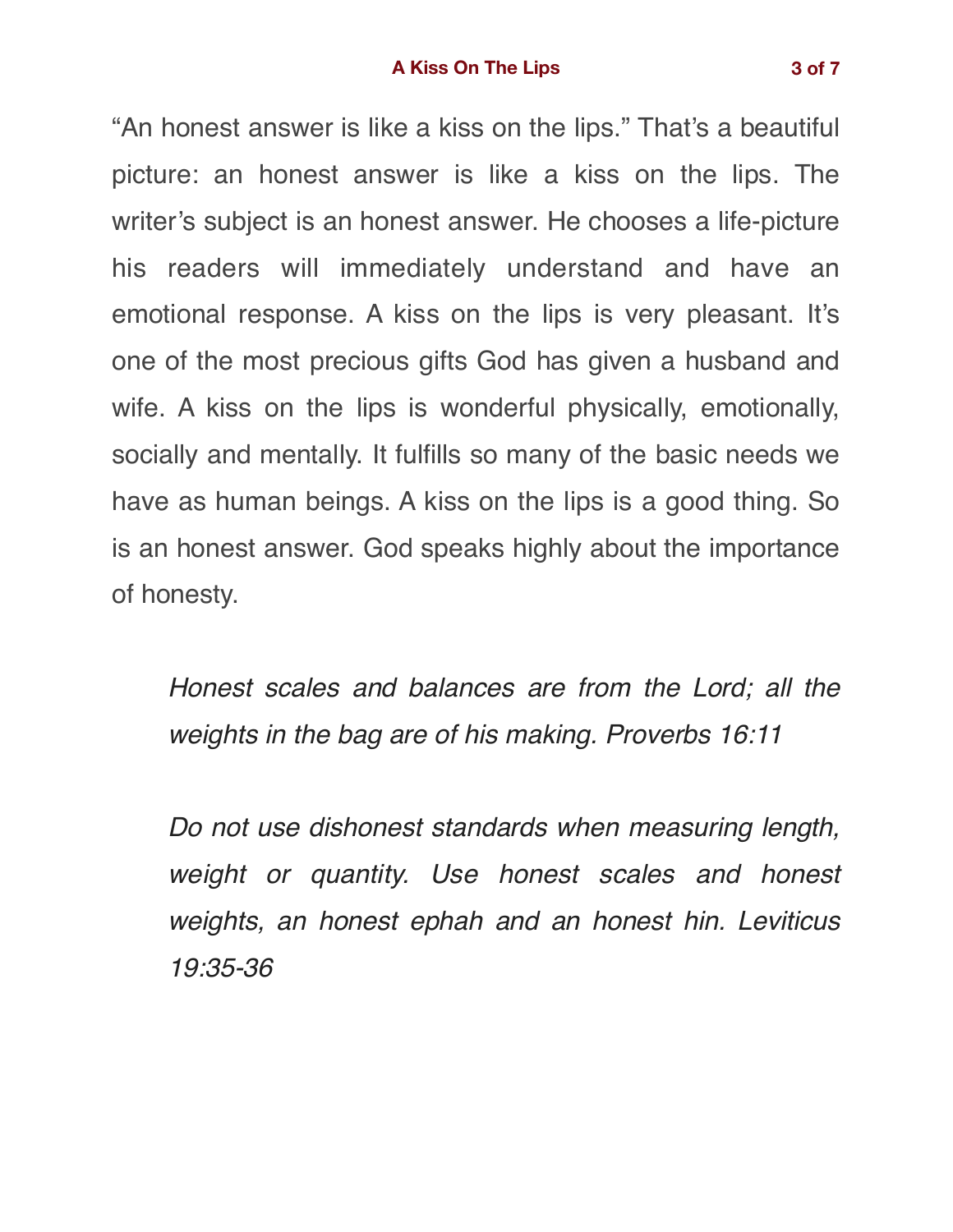*Kings take pleasure in honest lips; they value a man who speaks the truth. Proverbs 16:13*

*A truthful witness gives honest testimony, but a false witness tells lies. Proverbs 12:17*

*Truthful lips endure forever, but a lying tongue lasts only a moment. Proverbs 12:19*

Most civilizations have found honesty important to the health of citizens, families and society. Hebrew words for "honest" include *nakoah , sedeq, mispat, munah* . The words carry the idea of being "right." It's not always easy to give someone the "right" answer, but it is a good thing to do. The result is like a kiss on the lips. The Chinese word for honesty is *shih* . The character has a string of ten thousand shells or coins placed under a roof. The person living under the roof has a fortune, is an aristocrat and thus a superior and honest person. Greek words for honesty include *dikaios, kalos, semnos* . The words carry the idea of being "right" and "honorable."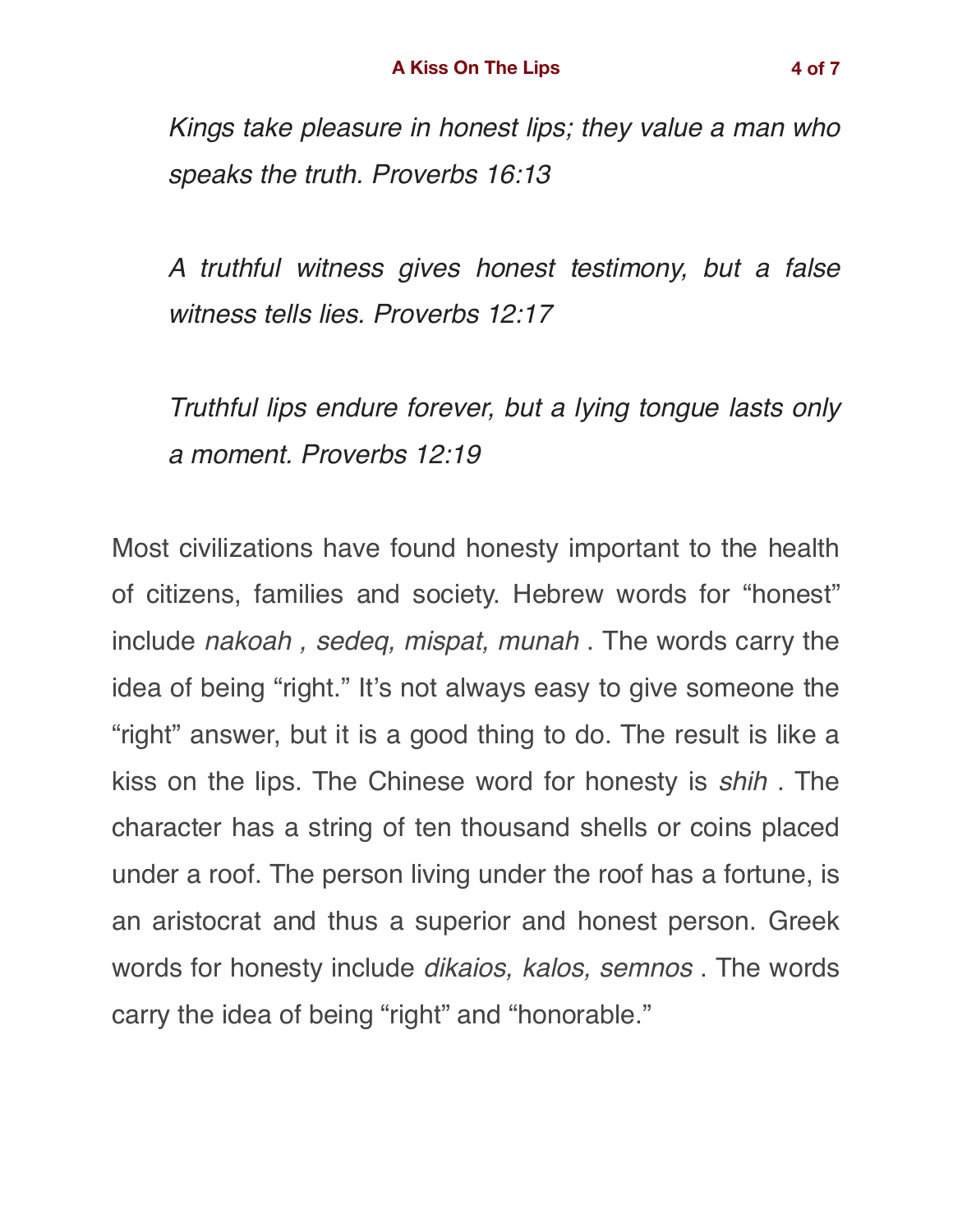Honesty is basically the art of telling the truth. That sounds easy enough, but is very hard to do. The idea of honesty has fallen into such disrepair in modern society that some have coined the term "radical honesty" in an attempt to return to the old fashioned idea of Biblical honesty. Honesty is married with telling the truth.

Christ is the Highest Example of Honesty. He "always" told the Truth. We read dozens of times in the Gospels where Christ said: "I tell you the truth…" The truth Jesus shared was not always popular. Christ was murdered because He was honest. "The teachers of the law and the chief priests looked for a way to arrest him immediately, because they knew he had spoken this parable against them." (Luke 20:19) God honors honesty; He requires honesty.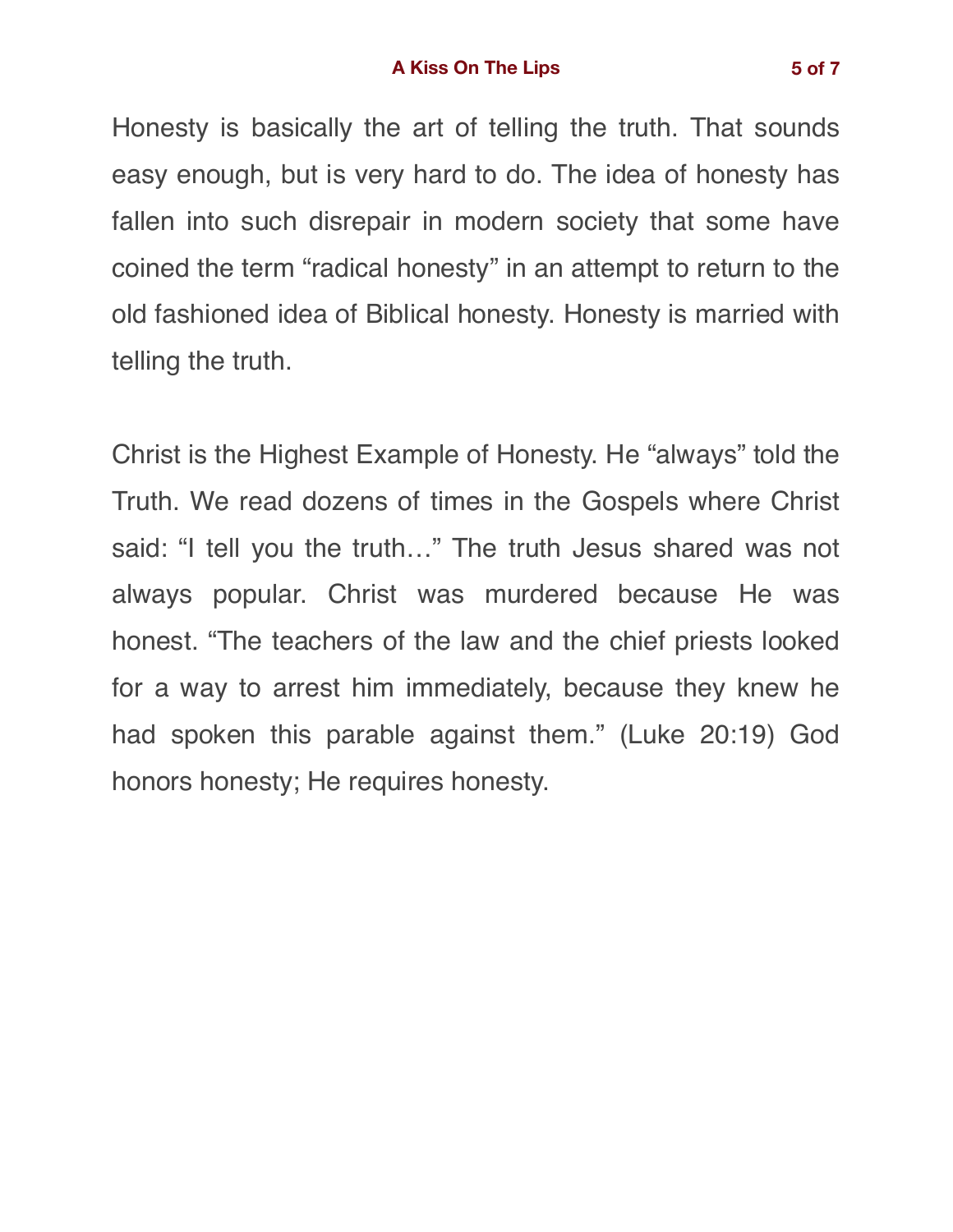How do we teach our children and students about honesty? Be a truth teller. Be a model of honesty. Share what God says about honesty and telling the truth. Share examples of people who were honest and the results of their honesty. Present honesty in terms people will understand. It is like a "kiss on the lips!"

[First Published in GMAF Newsletter, 2003]